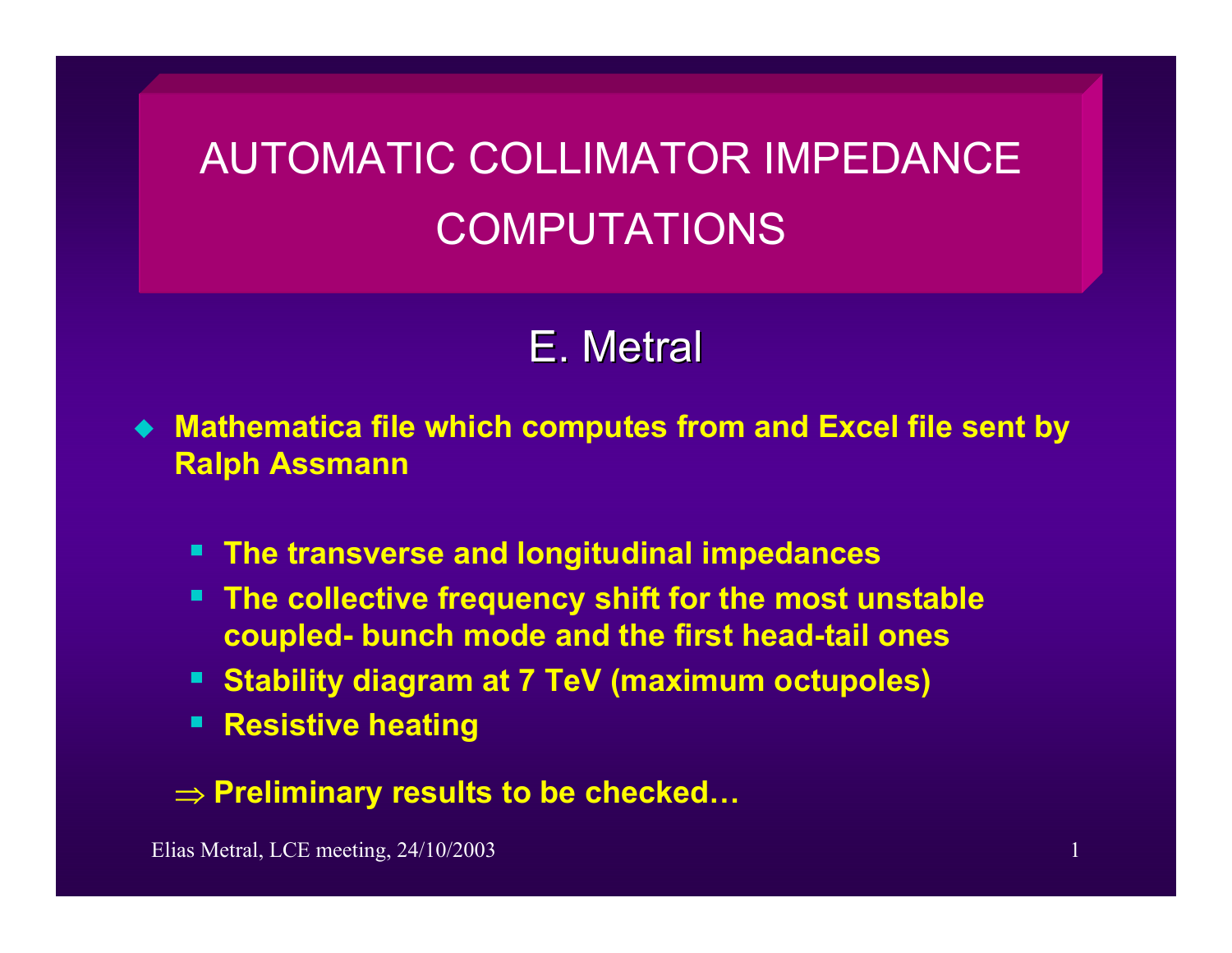### **2 Excel files for the moment**

| Collimator        | Standard V6.4 |             |           |          | Option 1       | (90 deg, equal beta, cold Q6) |           |          |
|-------------------|---------------|-------------|-----------|----------|----------------|-------------------------------|-----------|----------|
|                   | Angle [rad]   | betax $[m]$ | betay [m] | a[m]     | Angle [rad]    | betax $[m]$                   | betay [m] | a[m]     |
| TCP01             | 1.571 V       | 90.4467     | 156.436   | 0.001683 | 1.571 V        | 100.1398                      | 132.7538  | 0.00155  |
| TCP <sub>02</sub> | 0 H           | 89.1304     | 158.741   | 0.00127  | 0 H            | 98.68841                      | 134.2914  | 0.001337 |
| TCP03             | 2.41 S        | 87.8347     | 161.069   | 0.001477 | 2.35619 S      | 97.25751                      | 135.8453  | 0.001453 |
| TCP04             | 0.732 S       | 86.5595     | 163.419   | 0.00148  | 0.7854 S       | 95.84707                      | 137.4153  | 0.001453 |
| <b>TCS01</b>      | $0.002$ H     | 50.6859     | 290.865   | 0.001118 | 1.571 V        | 103.1845                      | 202.9513  | 0.002237 |
| <b>TCS02</b>      | $0.184$ H     | 48.7318     | 314.911   | 0.001192 | 0 <sub>H</sub> | 116.4539                      | 189.6782  | 0.001694 |
| <b>TCS03</b>      | 2.919 H       | 48.4524     | 319.999   | 0.001233 | 2.35619 S      | 130.8177                      | 177.017   | 0.001948 |
| TCS04             | 2.593 S       | 126.537     | 248.459   | 0.001984 | 0.7854 S       | 146.276                       | 164.9678  | 0.001958 |
| <b>TCS05</b>      | 0.55S         | 131.247     | 241.964   | 0.001995 | 1.571 V        | 253.7377                      | 144.308   | 0.001886 |
| TCS06             | 1.569 V       | 327.641     | 84.2125   | 0.001441 | 0 H            | 239.6372                      | 155.5171  | 0.00243  |
| TCS07             | $1.57$ V      | 303.528     | 69.2811   | 0.001307 | 2.35619 S      | 226.0695                      | 167.3591  | 0.002202 |
| <b>TCS08</b>      | 0.3707 H      | 66.9155     | 198.287   | 0.00144  | 0.7854 S       | 213.0347                      | 179.8339  | 0.0022   |
| TCS09             | 3.118 H       | 204.356     | 64.2144   | 0.001259 | 1.571 V        | 153.7757                      | 236.3401  | 0.002414 |
| <b>TCS10</b>      | 1.381 V       | 63.0066     | 207.268   | 0.002232 | 0 H            | 164.8921                      | 217.3243  | 0.002016 |
| <b>TCS11</b>      | 2.768 S       | 61.8417     | 210.21    | 0.001418 | 2.35619 S      | 176.5972                      | 199.2472  | 0.002152 |
| <b>TCS12</b>      | 3.1415 H      | 49.8287     | 255.915   | 0.001108 | 0.7854 S       | 188.8913                      | 182.1087  | 0.002138 |
| <b>TCS13</b>      | 0.592S        | 66.1682     | 319.922   | 0.001892 | 1.571 V        | 155.8329                      | 103.6856  | 0.001599 |
| TCS <sub>14</sub> | 2.701 H       | 68.3897     | 316.965   | 0.001673 | 0 H            | 143.8605                      | 110.6407  | 0.001883 |
| <b>TCS15</b>      | 1.611 V       | 362.633     | 50.1045   | 0.001117 | 2.35619 S      | 132.5803                      | 118.1204  | 0.001758 |
| <b>TCS16</b>      | 1.53V         | 356.627     | 50.395    | 0.00112  | 0.7854 S       | 121.9924                      | 126.1247  | 0.001749 |

$$
\rho \approx 14 \times 10^{-6} \text{ }\Omega \text{ m} \qquad l_P = 0.2 \text{ m} \qquad l_S = 1 \text{ m}
$$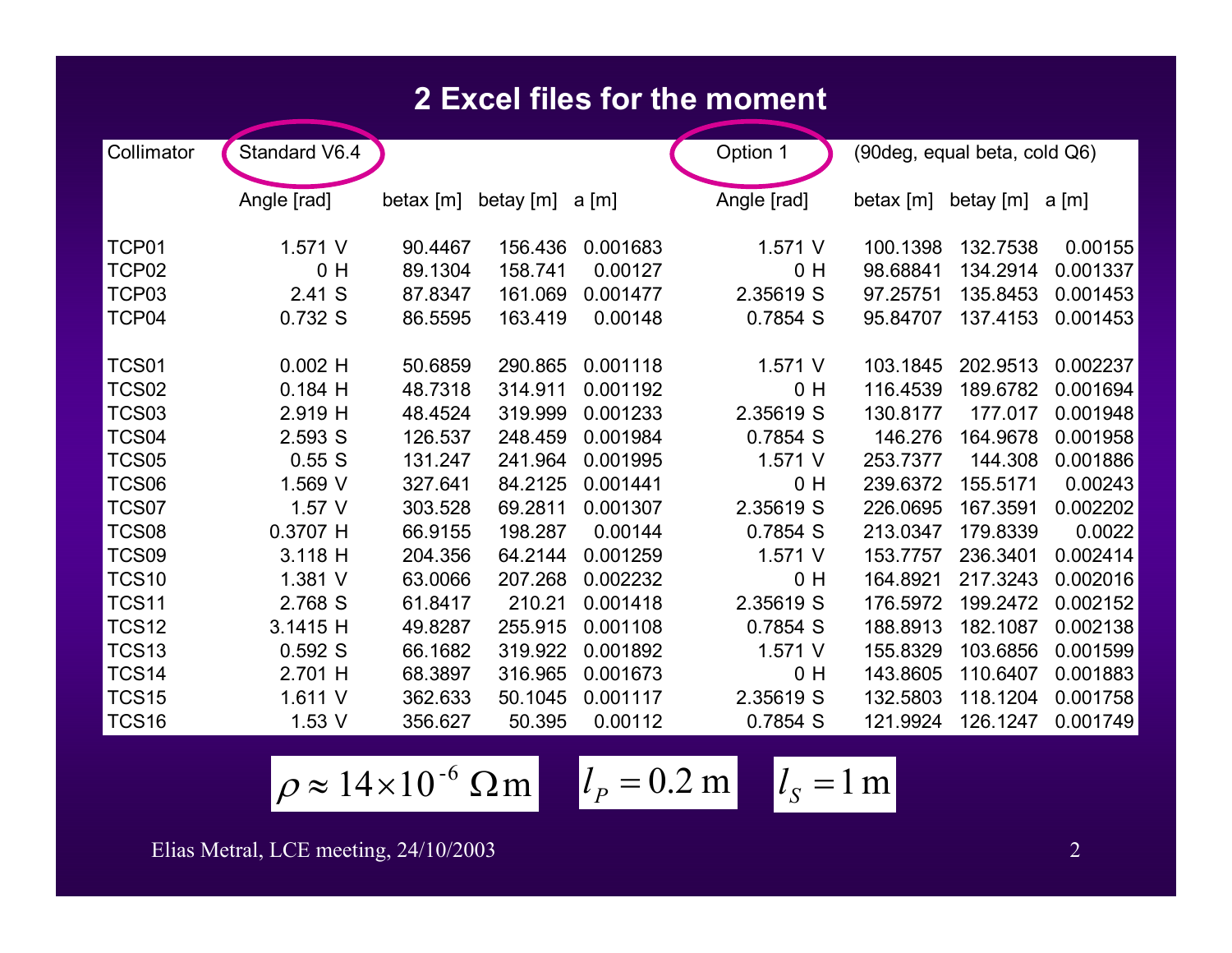### ◆ For each collimator

- $\blacksquare$  **Computation of the longitudinal impedance** 
	- **Classical formula for a round pipe**
- $\blacksquare$  **Computation of the transverse impedance** 
	- **Formulae from Luc (with inductive bypass) in a tilted frame (due to the angle of the collimator)**
	- **Yokoya factors for the two orthogonal planes**
	- **Tensor transformation from Francesco to come back to the horizontal and vertical planes**
	- **Betatron factor : Betatron function at the collimator normalized by the average betatron function (R/Q)**
- ♦ **Then sum over all the collimators**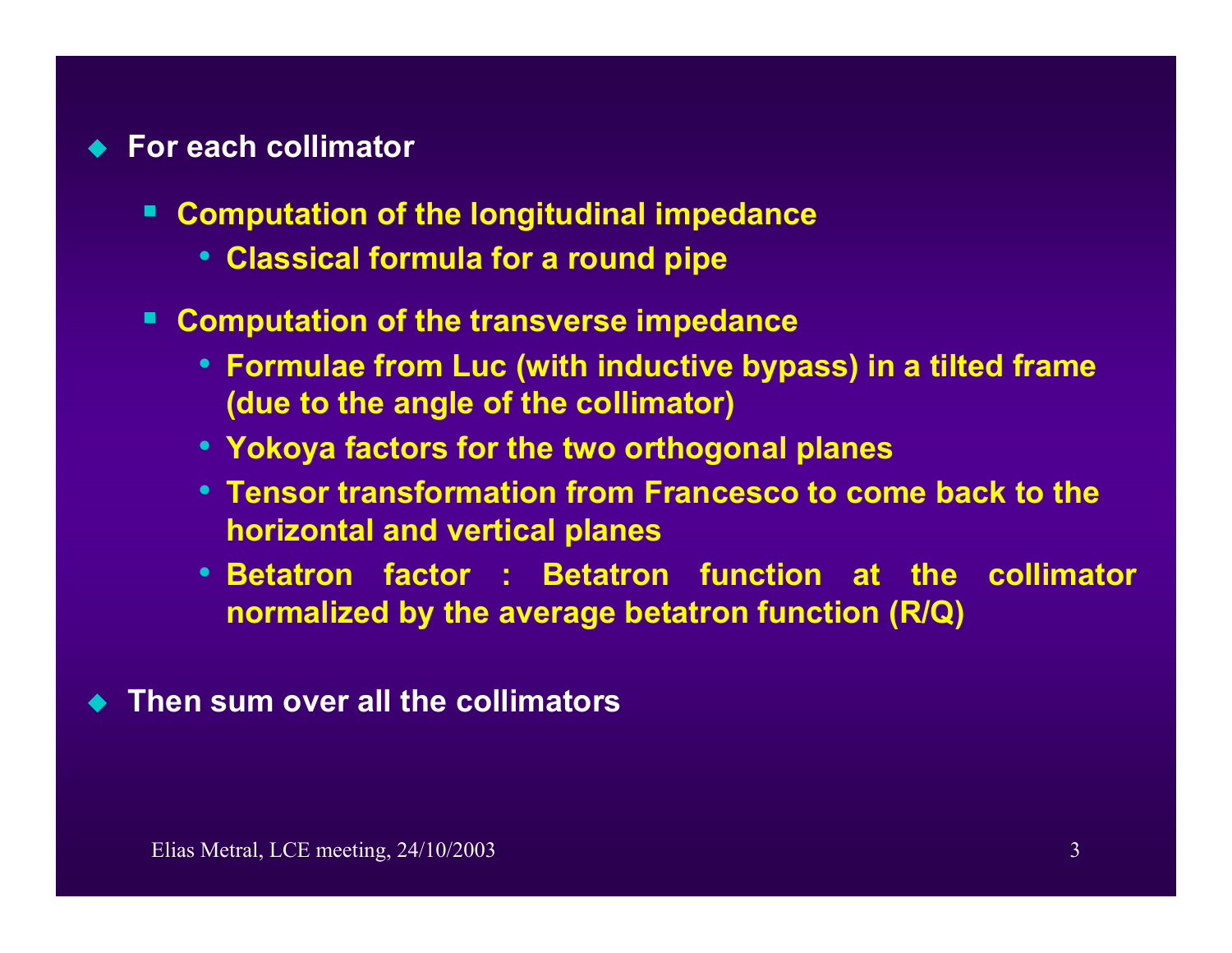## **Standard V6.4 (1/2)**

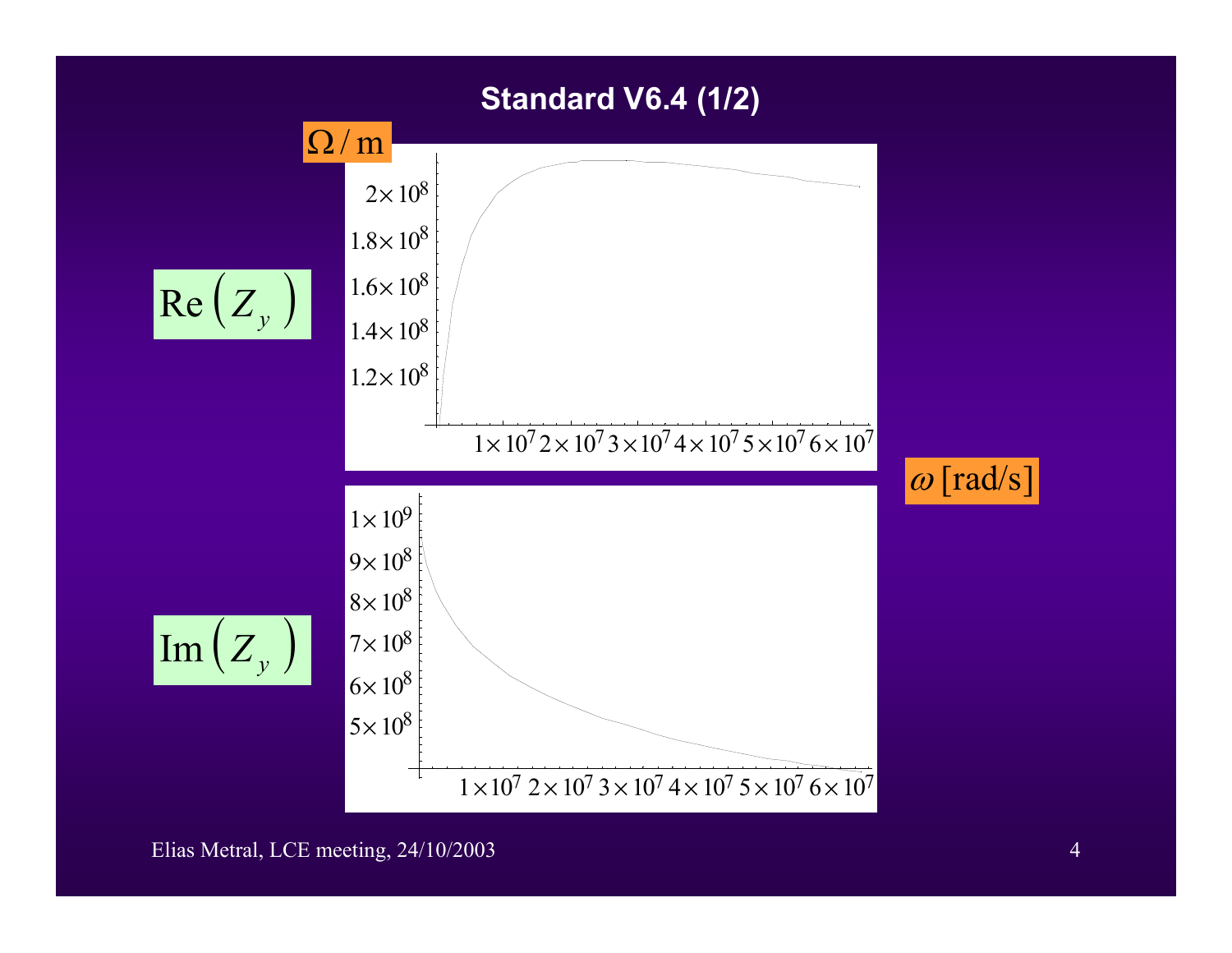# **Standard V6.4 (2/2)**

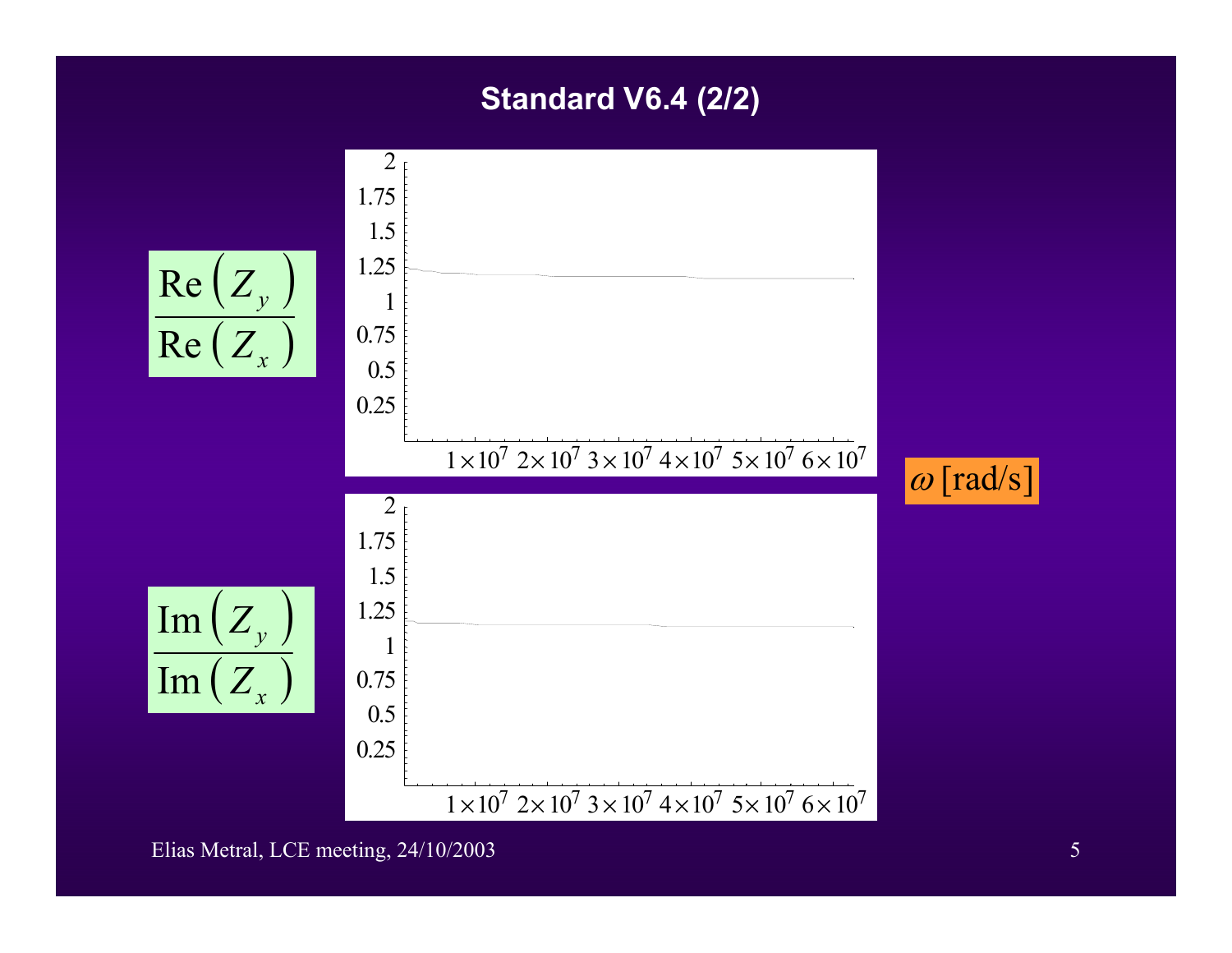# **Option 1 (1/2)**

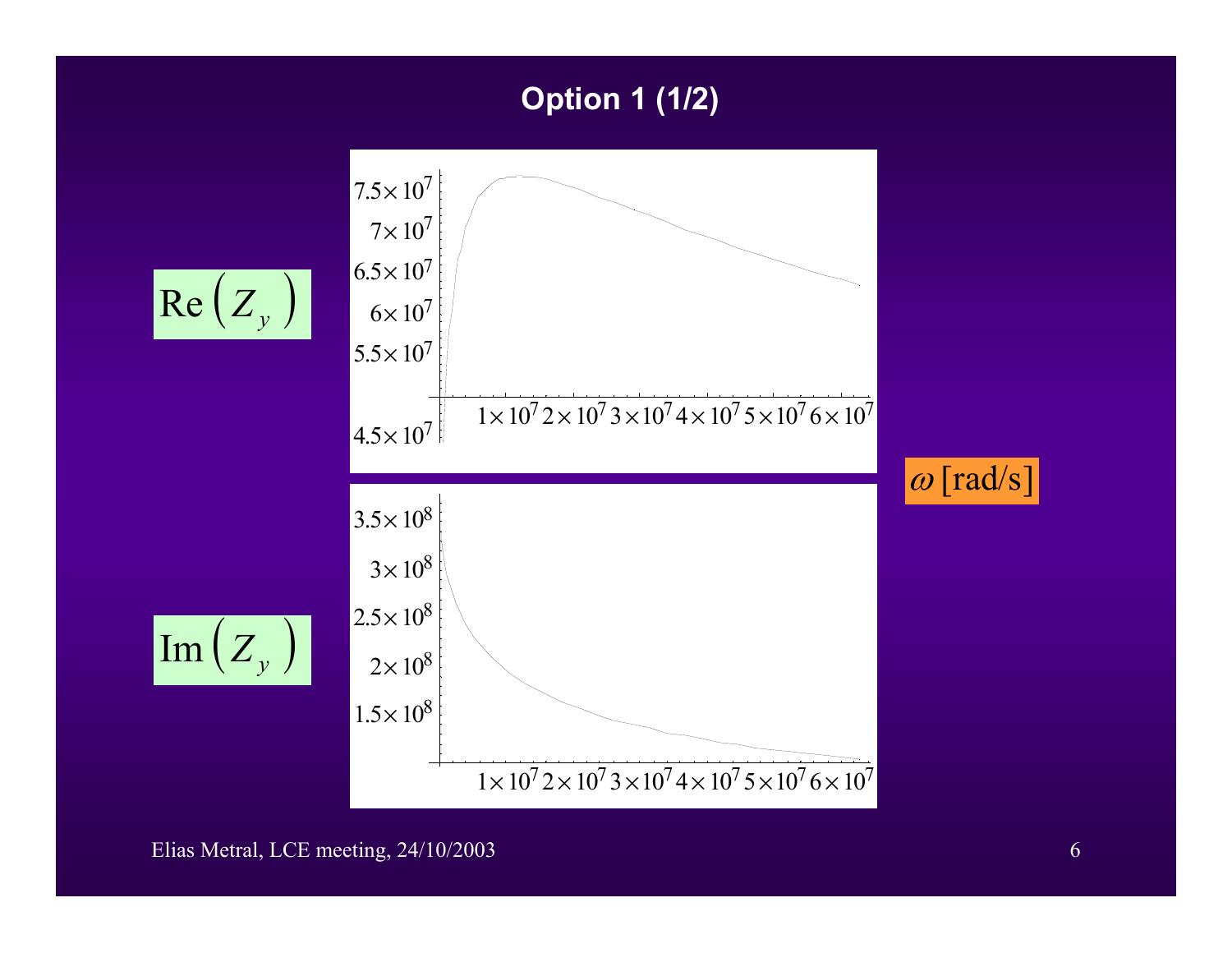# **Option 1 (2/2)**

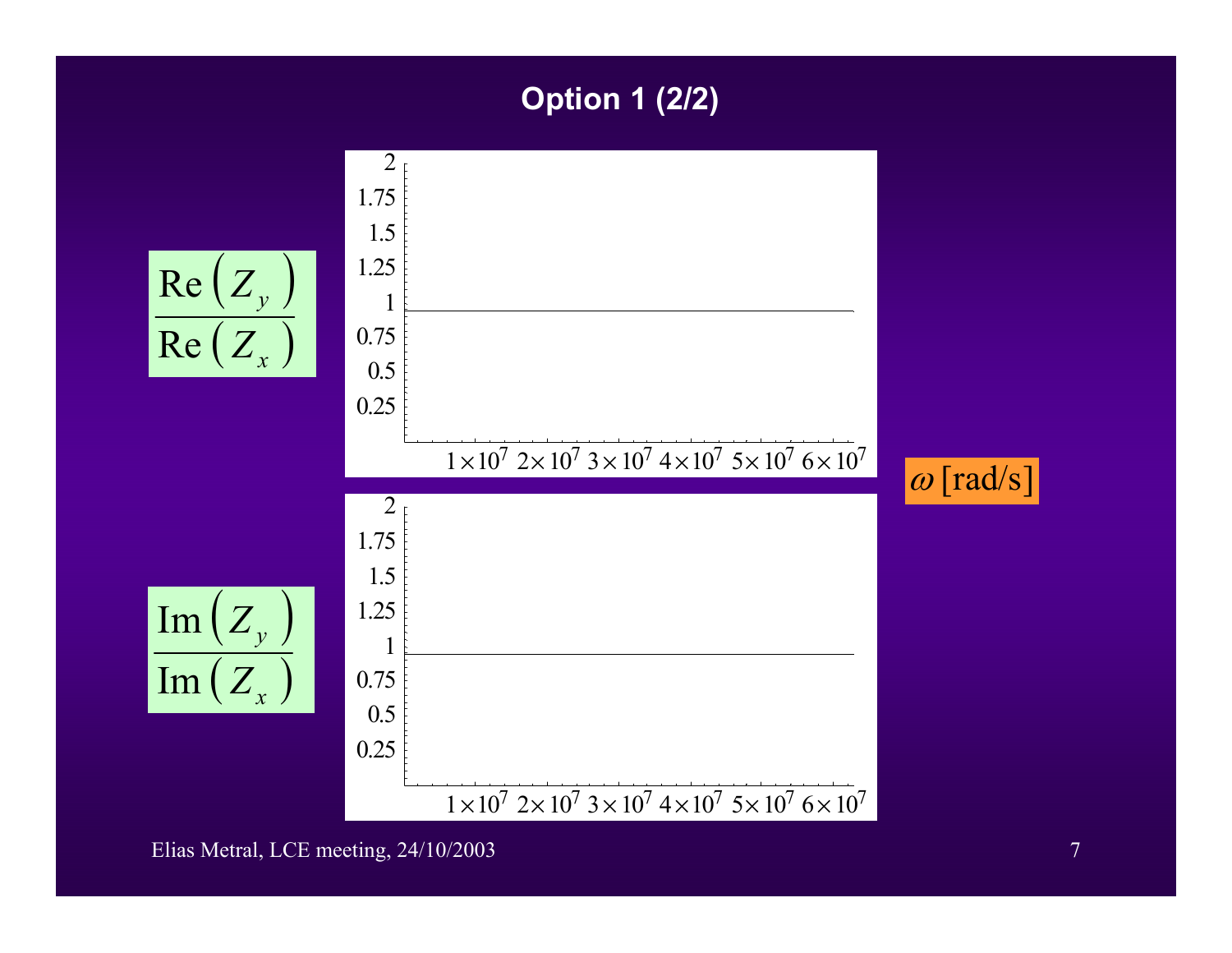### **Comparison between Standard V6.4 and Option 1**

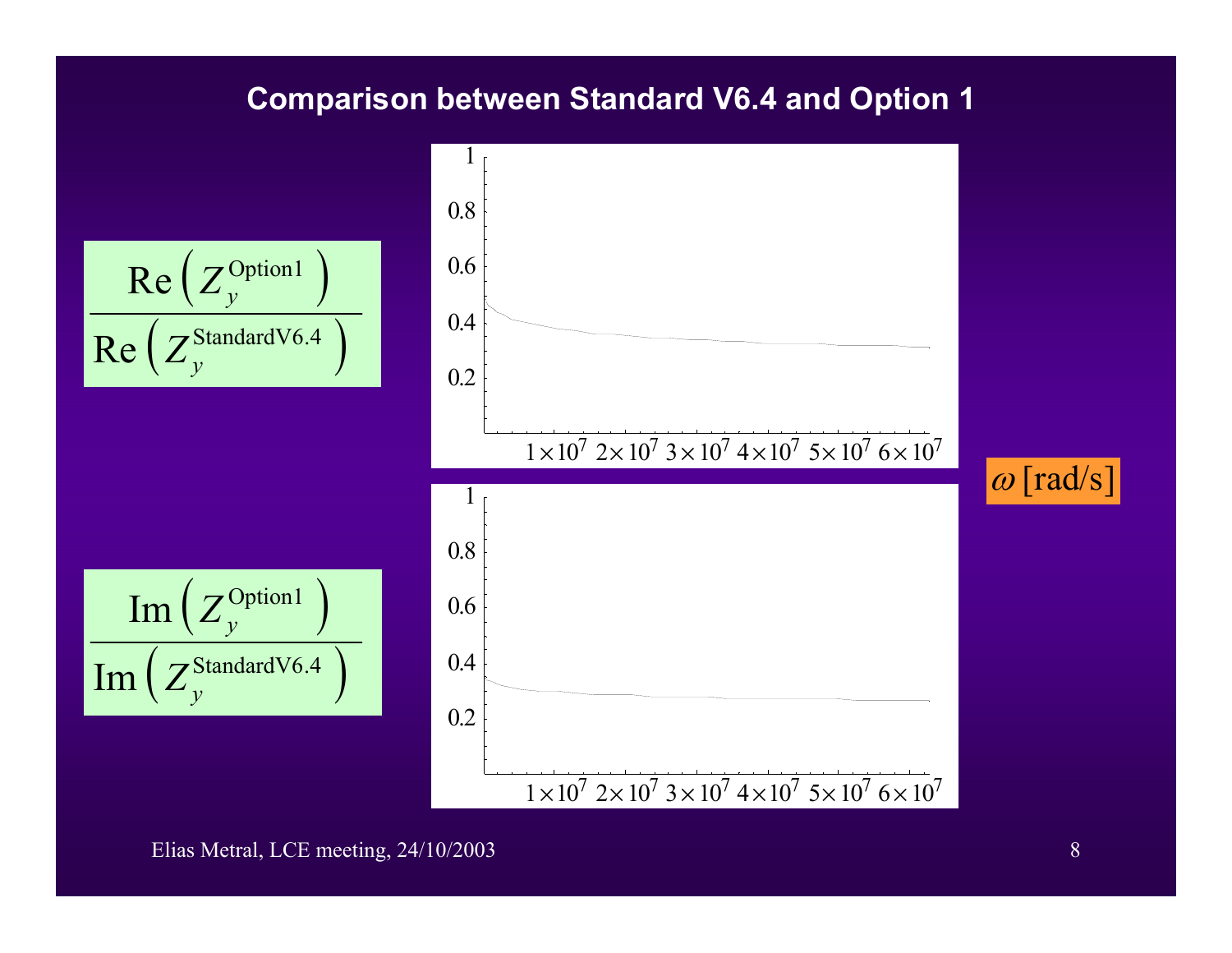**Stability diagram (maximum octupoles) and collective tune shift for the most unstable coupled-bunch mode and head-tail mode 0 for Standard V6.4 and Option 1**



Elias Metral, LCE meeting, 24/10/2003 9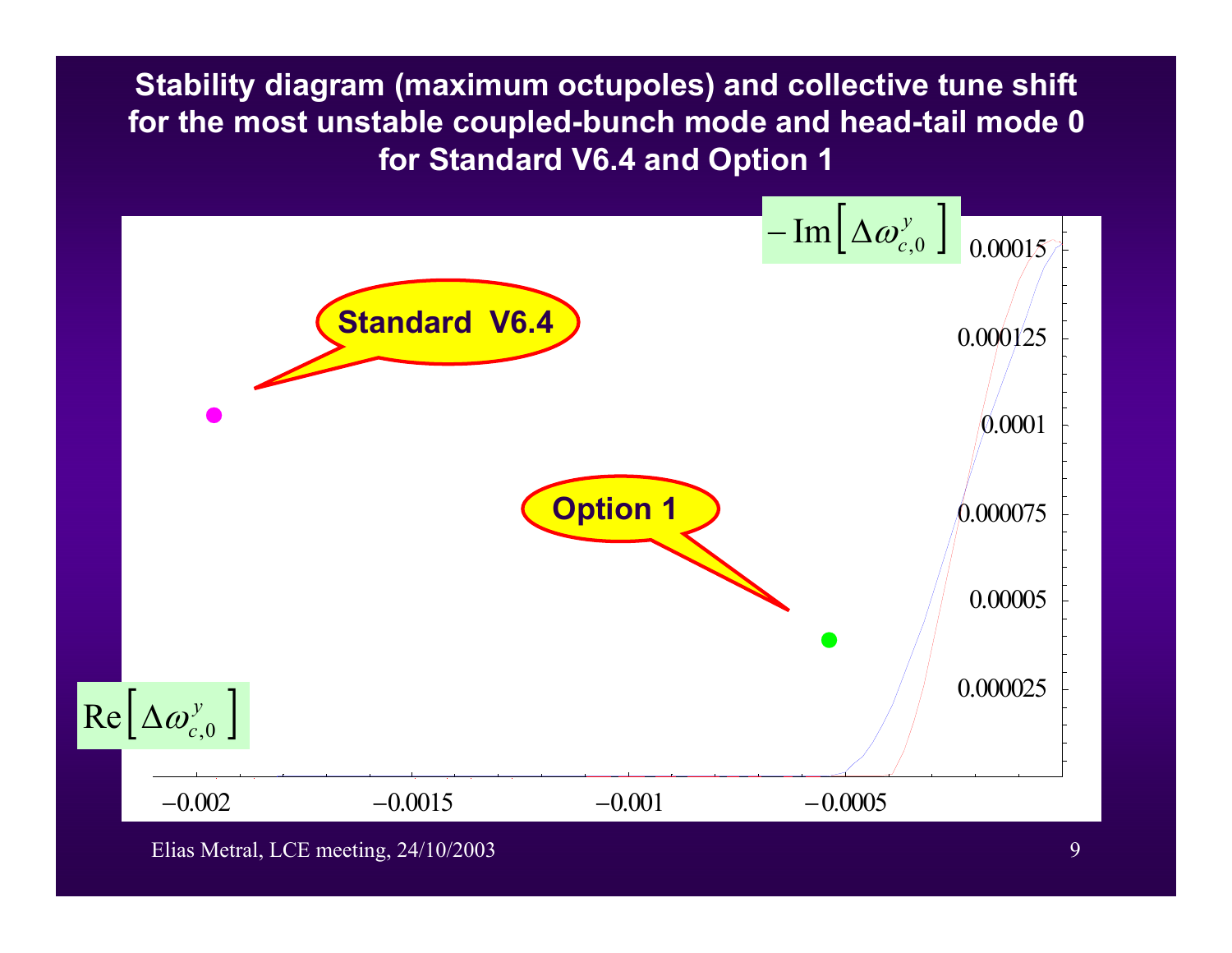**Stability diagram (maximum octupoles) and collective tune shift for the most unstable coupled-bunch mode and head-tail mode 0 with 1 "equivalent" collimator (see LCE presentation 22/08/03)**



Elias Metral, LCE meeting, 24/10/2003 10